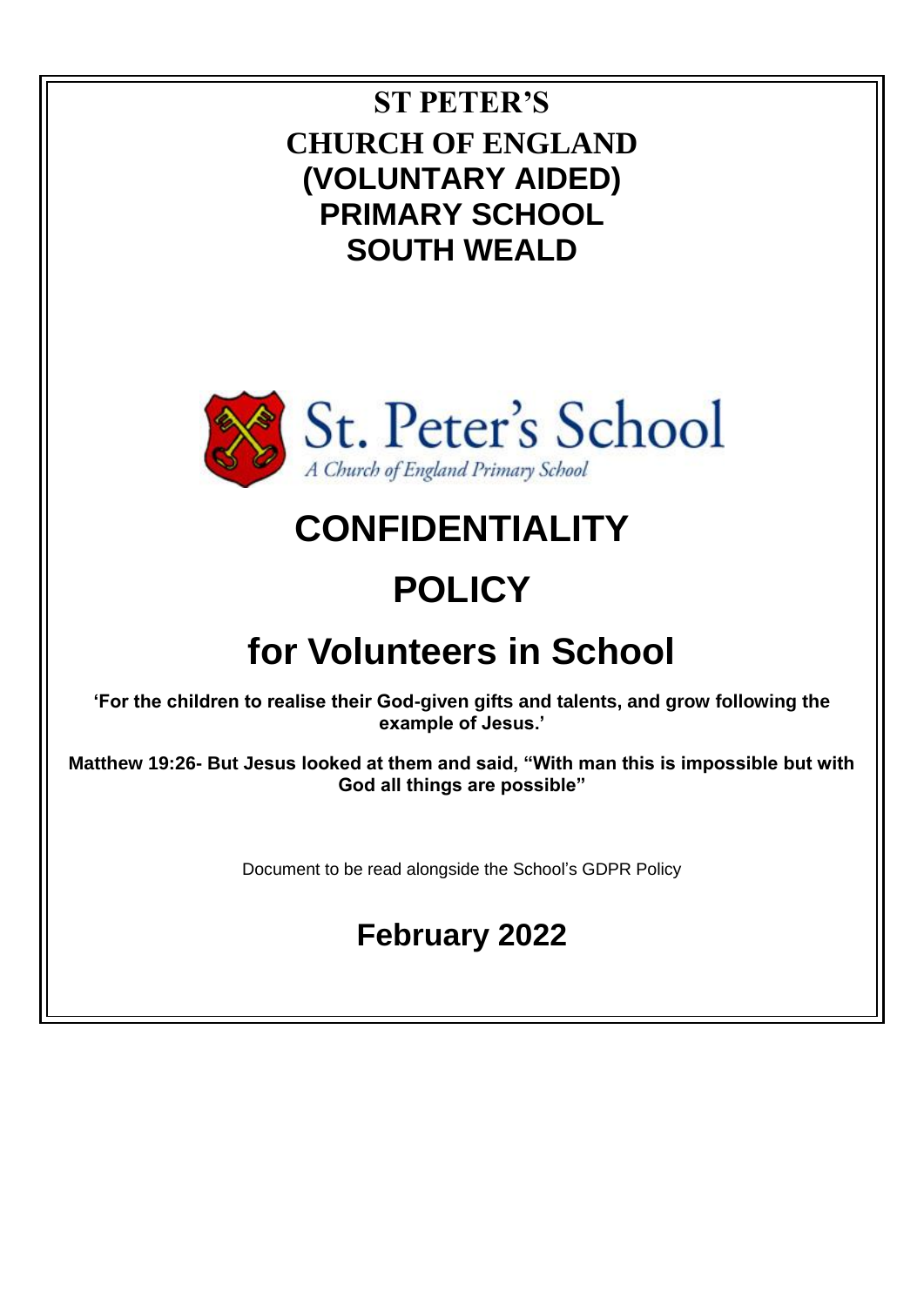### **Confidentiality Policy**

Volunteers and external students are asked to read this policy before working in school.

#### **Aims and Objectives**

- To protect the child at all times
- To give all staff and volunteers clear guidance as to their legal and professional roles
- To ensure good practice
- To reassure pupils, parents and carers that their best interests will be maintained.

#### **Rationale**

- 1. For children and adults in school to enjoy privacy from gossip
- 2. To enable the school to be fair to all its community
- 3. For children and adults to have disciplinary matters dealt with according to school policy and out of the eye of the wider school community
- 4. To enable the school to put the child at the heart of the learning process and to provide a safe, secure learning environment
- 5. To hold and safeguard information received
- 6. To remind the school that it is placed in a position of trust by all stakeholders and there is a general expectation that a professional approach will be used in all matters of confidentiality

#### **Guidelines**

- **Parents in school working as volunteers in the office, classrooms or as part of the School Association, will not report matters concerning learning or discipline to other parents in the school either verbally or via social media. This allows the teachers to deal with such matters in line with school policy and on occasions to allow children to put the matter right without the direct involvement of their parents**
- There are clear guidelines for handling child protection issues, the Head Teacher is the designated person who deals with such issues.
- When volunteers such as parents and members of the School Association are working in classes they should not discuss educational matters outside of the classroom, eg the specific use of teaching assistants' time for particular pupils or groups of pupils. The provision and work with these children is for the teacher to discuss with the relevant parents or carers
- Photographs of children should not be used without parent/carers permission. The school gives clear guidelines about the use of cameras and videos during public events
- Parents should not have access to any other child's books, marks and grades at any time. Information about groups' (attainments) should not be on public display, especially during Parents Evenings. Class lists, addresses and telephone numbers of parents and children will not be passed on except by prior agreement.
- Photos taken at school events eg sports day- that contain images of any other child must not be shared on any social media sites. Failure to comply with to this may lead to the individual or group being barred from such events at the school.

#### **Equal opportunities**

Staff may wish to discuss an individual case with a class or group. For instance it can support the inclusion of a child with Aspergers Syndrome or Autism, if their peers are made aware of the condition and so have some idea of what to expect. Similarly, a child with visual impairment can be supported if his/her friends know how to look after them in the playground. In such cases permission will be sought from the child and his/her parents or carers.

#### **Monitoring and Evaluation**

The Headteacher has responsibility for monitoring this policy and for ensuring all personnel invited into school eg volunteers, speakers, specialists, are made aware of this.

Last Review: February 2022 Next Review: February 2024